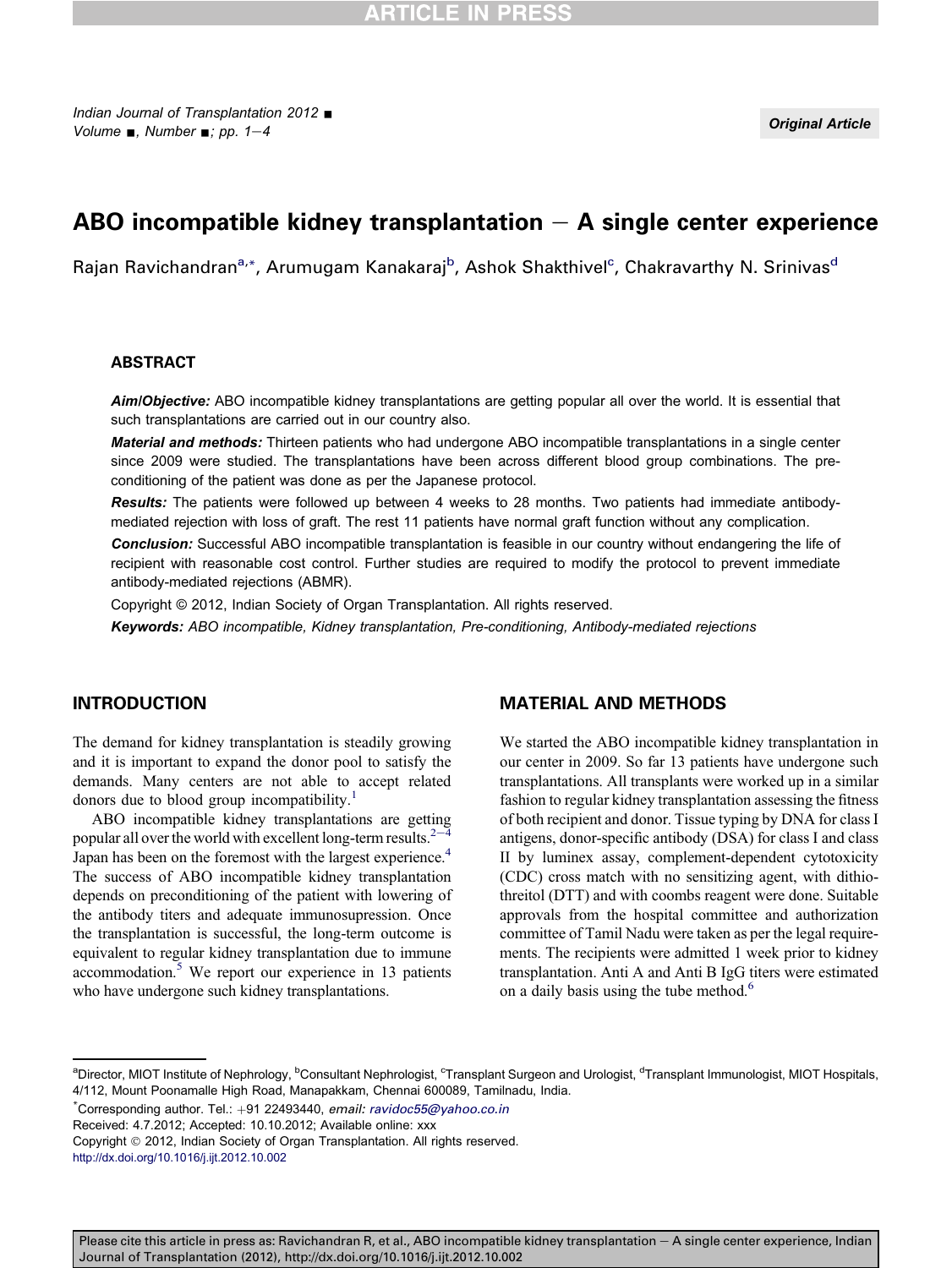The following preconditioning protocol was used:

- $\bullet$  Minus 7 days.
- $\bullet$  Rituximab 200 µg infusion.
- Oral immunosuppressive drugs  $-$  prednisolone 10 mg, mycophenolate mofetil 360/540 mg twice a day, tacrolimus 0.1 mg per kilogram body weight.
- Plasma exchange on alternate day after dialysis so as to lower the anti A/anti B titer to 1 in 4 with a maximum of 4 exchanges. Two liters of plasma exchange was carried out in adults and in children 40 ml per kilogram body weight. The replacement was done with 5% albumin. The last exchange was carried out on the day of kidney transplantation. After the 8th transplant, the protocol was changed to mandatory 4 plasma exchanges and IvIg low dose 5 g after the 3rd exchange.
- DSA and cross match were repeated on the day of kidney transplantation. The surgery was performed only if both of them were negative.
- Basiliximab 20 mg Iv infusion on Day 1 and Day 4 of transplantation.

Post transplantation protocol:

- Methyl prednisolone 500 mg  $-$  Day 1, 250 mg  $-$  Day 2 & Day 3.
- Prednisolone 20 mg from Day 4, tapered to 10 mg by 2 weeks.
- Mycophenolate mofetil 360 mg twice a day if patient weight less than 60 kg. 540 mg twice a day if weight more or equal to 60 kg.
- Tacrolimus to maintain level between 8 and 10 ng/mL.
- Prophylaxis with valganciclovir and cotrimoxazole.

## RESULTS

Thirteen patients underwent ABO incompatible kidney transplantation since 2009 (Table 1). One was done in 2009, 1 in 2010, 3 in 2011 and rest in 2012. Out of the 13 recipients 9 were male and 4 female. Age was between 13 and 57 years. Ten patients had haplo match and 3 patients had mismatch on HLA typing. Three were children. Two of the children had reflux nephropathy as their native disease. Prior nephrectomy was not done in them. Out of the other recipients 2 had diabetic nephropathy, 1 failed graft with re-transplantation, 1 focal segmental glomerulosclerosis (FSGS), 2 IgA nephropathy and rest the cause unknown. A to O was done in 5 patients, B to O in 3 patients, B to A in 2 patients and A to B in 3 patients. The immediate pre-operative titers were 1 in 2 in 4 patients, 1 in 4 in 8 patients, 1 in 8 in 1 patient. One patient underwent 2 plasma exchanges, 5 underwent 3 exchanges and 7 underwent 4 exchanges. Two patients (Sr. no. 1 and 7) had hyperacute rejection. In both of them the titers were 1 in 2 pre-operative. Hence after the 8th transplantation, the protocol was changed to mandatory 4 plasma exchanges with IvIg to ensure adequate immunosuppression. In the 11 patients with functioning graft, the follow-up period has been between 4 weeks and 28 months. All of them have normal renal function without any proteinuria. One patient (Sr. no. 6) had urinary tract infection (UTI) and cytomegalovirus (CMV) infection for which she received successful treatment and her immunosuppressants has been reduced to 2 drugs (steroids  $+$  tacrolimus). One patient (Sr. no. 8) had acute tubular necrosis (ATN)

Table 1 Showing the results of ABO incompatible kidney transplantations.

| Sr. no. Sex Age |    |    | Blood group     |   | Tissue                      | Titer on           | Plasma                         | Outcome                                  | Follow-up  | Remarks                  |
|-----------------|----|----|-----------------|---|-----------------------------|--------------------|--------------------------------|------------------------------------------|------------|--------------------------|
|                 |    |    | Recipient Donor |   | typing                      | of Tx              | the day exchange               |                                          |            |                          |
|                 | M  |    | 54 $O + ve$     | A | Haplo                       | 1 in 2 3           |                                | Hyperacute rejection                     |            | On hemodialysis          |
| 2               | M  |    | 26 $O + ve$     |   | $B - ve$ Haplo              | $1$ in $4$         | -2                             | Serum creatinine $-1.5$ mg/dL 28 months  |            | No proteinuria<br>DM/UTI |
| 3               | M  | 48 | A +ve           |   | $B + ve$ Mis-match 1 in 4 3 |                    |                                | Serum creatinine $-1.1$ mg/dL 15 months  |            | Scorpion bite            |
| 4               | M  |    | 47 $B + ve$     |   | $A + ve$ Mis-match 1 in 2 3 |                    |                                | Serum creatinine $-1.2$ mg/dL 10 months  |            |                          |
| 5               | M  | 13 | $O -ve$         |   | $B + ve$ Haplo              | $1$ in $2 \quad 3$ |                                | Serum creatinine $-$ 0.8 mg/dL 10 months |            |                          |
| 6               | F. | 21 | $O + ve$        |   | $A + ve$ Haplo              | 1 in 8             | $\overline{4}$                 | Serum creatinine $-$ 0.8 mg/dL 5 months  |            | CMV infection, UTI       |
| 7               | M  | 13 | $O + ve$        |   | $A + ve$ Haplo              | $1$ in $2$         | -3                             | Hyperacute rejection                     |            | On hemodialysis          |
| 8               | F  |    | 45 $O + ve$     |   | $B + ve$ Haplo              | $1$ in $4$         | $4 + \lfloor \sqrt{q} \rfloor$ | Serum creatinine $-1.3$ mg/dL 2.5 months |            | ATN, bleed               |
| 9               | F  | 30 | $B + ve$        |   | $A + ve$ Haplo              | $1$ in $4$         | $4 + \lfloor \sqrt{q} \rfloor$ | Serum creatinine $-1.4$ mg/dL 2 months   |            | Tacro toxicity           |
| 10              | F. |    | 33 $O + ve$     |   | $A + ve$ Haplo              | $1$ in $4$         | $4 + \lfloor \sqrt{q} \rfloor$ | Serum creatinine $-1.2$ mg/dL 1.5 months |            |                          |
| 11              | M  |    | 57 $O + ve$     |   | $A + ve$ Mis-match          | $1$ in $4$         | $4 + \mathsf{I} \mathsf{v}$ lq | Serum creatinine $-1$ mg/dL              | 1.5 months |                          |
| 12              | M  |    | 27 $A + ve$     |   | $B + ve$ Haplo              | $1$ in $4$         | $4 + \lfloor \sqrt{g} \rfloor$ | Serum creatinine $-1$ mg/dL              | 1 month    |                          |
| 13              | M  | 14 | $B + ve$        |   | $A + ve$ Haplo              | $1$ in $4$         | $4 +$ Ivlg                     | Serum creatinine $-$ 0.6 mg/dL           | 1 month    |                          |

Please cite this article in press as: Ravichandran R, et al., ABO incompatible kidney transplantation  $-$  A single center experience, Indian Journal of Transplantation (2012), http://dx.doi.org/10.1016/j.ijt.2012.10.002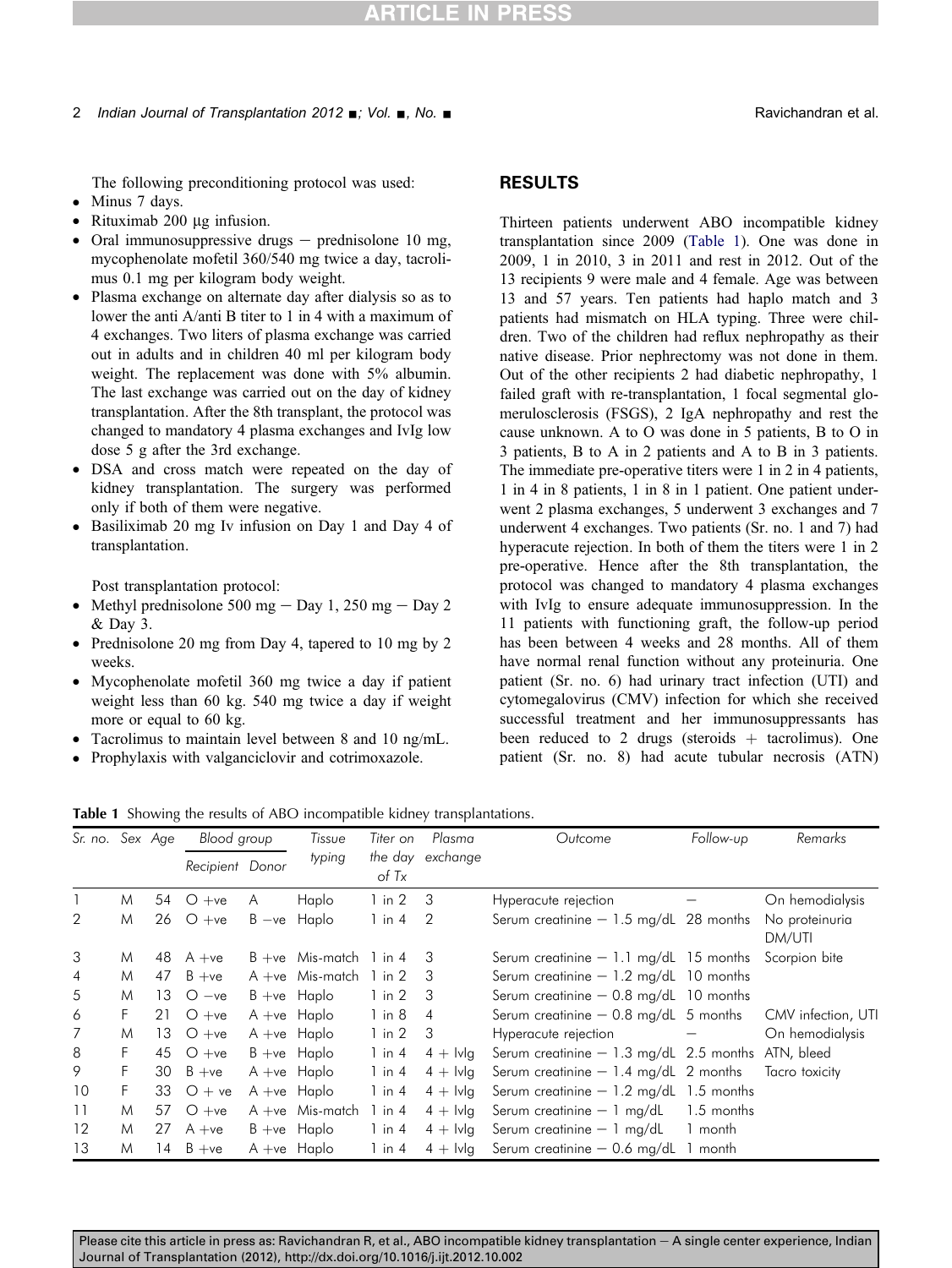following hypotension due to post-operative bleed on the second day which settled conservatively with blood transfusion. The coagulation parameters were normal. The ATN was confirmed by renal biopsy and the dose of tacrolimus was reduced. The renal function returned to normal after 3 days. One patient (Sr. no. 9) had Tacrolimus toxicity which was proved on biopsy and elevated level of tacrolimus. The drug was withdrawn and serum creatinine came down to 1.4 mg/dL from 2.7 mg/dL. She continues to be on 2 drugs (steroids  $+$  mycophenolate) with stable renal function. Patient Sr. no. 3 has the longest follow-up of 28 months with serum creatinine of 1.5 mg/dL without proteinuria. His donor was 64 year at the time of transplantation. None of these patients had any episode of rejection. In both patients who had biopsy, C4d was found positive. The renal function returned to normal without any anti rejection treatment. Post-operative anti A, anti B titers were measured for 1 week. The values continued to be the same as the pre-operative state in all recipients. The hospital stay was between 7 days and 14 days. The cost involved was a package of Rs 6.5 lakhs including all the treatment for donor and recipient.

## **DISCUSSION**

ABO incompatible kidney transplantation is gaining popu-larity all over the world.<sup>[7](#page-3-0)</sup> More than a thousand transplan-tations have been done in Japan.<sup>[4](#page-3-0)</sup> Other centers from USA,<sup>[8](#page-3-0)</sup> Europe,<sup>[9](#page-3-0)-[11](#page-3-0)</sup> Australia<sup>[12](#page-3-0)</sup> and UK<sup>[13](#page-3-0)</sup> have also reported several such transplantations. The increasing demand for kidney transplantation and the shortage of cadaveric kidneys makes it important that we start such a program in India. The problem of ABO incompatible transplantation could be 2-fold  $-$  (a) aggressive pre-operative immunosuppressive protocols which can increase patient mortality and (b) cost of such therapy, which would deter this treatment in our country. For a successful ABO incompatible transplantation it is essential to lower the anti A and anti B titers and adequately immunosuppress the patient prior to transplantation. This is called pre-conditioning of the patient. Several protocols have been used all over the world. $\delta$  Splenectomy, which was performed in the early days is not necessary with the present protocols.<sup>[14](#page-3-0)</sup> Since splenectomy carried a high mortality in dialysis patients, it was a deterrent for us to start our incompatible transplant program until 2009. The various protocols involved a standard or low dose IvIg, rituximab, triple immunosuppressive drugs, interleukin receptor blockers and antibody depletion by plasmapheresis or immunoad-sorption. The Japanese protocol of Tanabe<sup>[4](#page-3-0)</sup> suited us most with the use of 1 dose rituximab 1 week prior to

the transplantation and the combination of tacrolimus, MMF, prednisolone, plasmapheresis and basiliximab. This has the advantage of less cost and less immunosuppression compared to the American and European protocols. The antibody titers were measured using the conventional tube test (CTT) with the addition of DTT which helps to separate the IgG antibodies.<sup>[15](#page-3-0)</sup> CTT is commonly used in Japan.[4,16](#page-3-0) The cutoff for the anti A and anti B antibody titers also varies from center to center. It could be as low as  $\leq 1$  in 4 or as high as 1 in 32.<sup>[7](#page-3-0)</sup> There is of course, some difference in the values by the 2 methods  $-$  the microcolumn gel card (MG) test and CTT. According to Cheng and Hao who compared the 2 methods in 288 serum samples, the MG card test was more sensitive than CTT in detection of both anti A and anti B. IgG with the MG results being approximately 2-fold higher than those for CTT. When we started the program we took 1 in 4 as the cutoff point for our first 8 transplants. Therefore, the number of plasma exchanges varied from 2 to 3 to achieve this target. However, in 2 patients we had ABMR confirming the inadequacy of pre-conditioning. Hence, after the eighth transplant we decided to make 4 plasmapheresis mandatory for all patients and included a low dose of IvIg after the third plasmapheresis. We changed our protocol since a low antibody titer alone did not ensure the prevention of ABMR. Recent studies have reported ABMR occurring in  $17.9-30\%$  of ABO incompatible kidney transplants.[17,18](#page-3-0) The greatest incidence of acute ABMR occurs  $2-7$  days after the transplant. The first 2 weeks is a critical period during which accommodation is usually induced and established.<sup>[5](#page-3-0)</sup> The other eleven patients who had a functioning graft have been followed up from 4 weeks to 28 months. They have been on conventional triple immunosuppressive drugs like the other regular transplant recipients and have not had any serious complications. In 2 patients biopsy had to be done for deterioration of renal function  $-$  one had ATN due to hypotension which improved well with correction of the volume status and the other due to tacrolimus toxicity which also improved on withdrawing the drug. Both the biopsies showed the presence of C4D in the peritubular capillaries. It has been shown in ABO incompatible transplants that the mere pres-ence of C4D does not necessarily indicate an ABMR.<sup>[1,19](#page-3-0)</sup> Two of our patients had diabetes, 2 had reflux nephropathy with bladder dysfunction and one was a re-transplant after a failed graft. In spite of the additional morbid conditions they have done well till today. The 2 patients who lost their grafts are back on dialysis. In other 11 patients, the renal function has been excellent with no significant proteinuria. The cost for the ABO renal transplantation is of concern since the protocols could use immunoadsorption columns which are expensive and standard dose IvIg which is

Please cite this article in press as: Ravichandran R, et al., ABO incompatible kidney transplantation  $-$  A single center experience, Indian Journal of Transplantation (2012), http://dx.doi.org/10.1016/j.ijt.2012.10.002